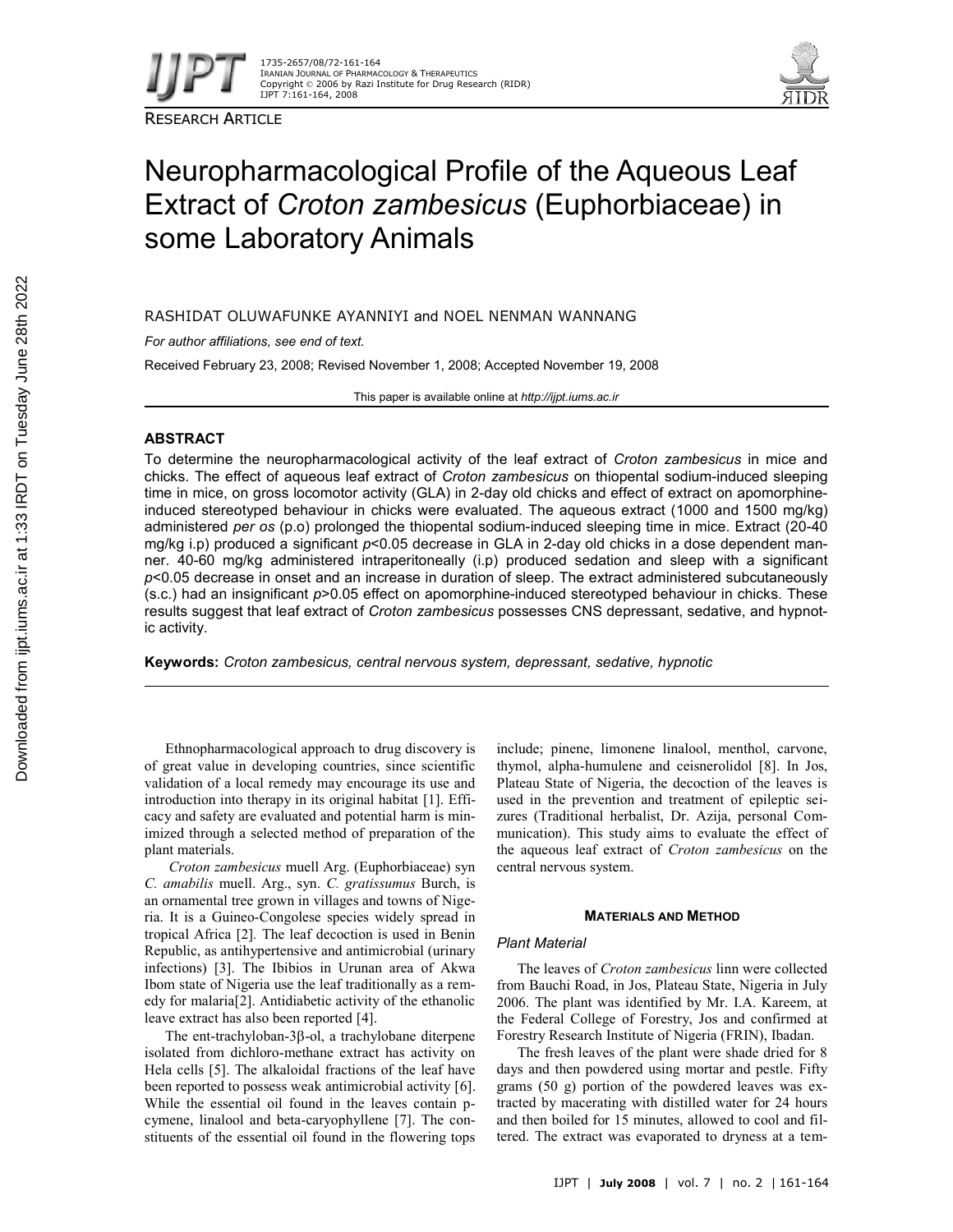#### **162** | IJPT | **July 2008** | vol.7 | no. 2 **Ayanniyi and Wannang**

| Count per hour (ph) |                 |                 |                                                                                                                                                                                 |               |                 |                 |  |
|---------------------|-----------------|-----------------|---------------------------------------------------------------------------------------------------------------------------------------------------------------------------------|---------------|-----------------|-----------------|--|
| Treatment           | Dose<br>(mg/kg) | Movement        | Escape Episode                                                                                                                                                                  | Jumping       | Pecking         | GLA             |  |
| Distilled water     |                 | $101.2 + 9.31$  | $1.6 + 0.40$                                                                                                                                                                    | $3.2 + 0.73$  | $204.0 + 14.78$ | $310.0 + 16.97$ |  |
| Extract             | 10              | $46.0 + 4.30*$  | $2.0 + 0.63$                                                                                                                                                                    | $1.0 + 0.32*$ | $102.0 + 5.15*$ | $151.0 + 8.60*$ |  |
|                     | 20              | $12.2 + 2.25*$  | $0.8 + 0.49$                                                                                                                                                                    | $0.8 + 0.49*$ | $18.8 + 10.98*$ | $32.6 + 6.23*$  |  |
|                     | 40              | $3.8 \pm 0.58*$ | $0.8 + 0.49$                                                                                                                                                                    | $1.8 + 0.92*$ | $0.6 + 1.34*$   | $6.0 \pm 1.05*$ |  |
|                     | 60              | $2.2 + 0.66*$   | $0.0 + 0.00$<br>December 2012, according to the contract $\mathbb{C} \to M$ (a=5) $\frac{k}{2}$ and $\frac{1}{2}$ according to the contract $\frac{1}{2}$ Mean White and H took | $0.0 + 0.00*$ | $0.0 + 0.00*$   | $2.2 + 0.66*$   |  |

Results are expressed as mean  $\pm$  S.E.M. (n=5)  $\gamma$  /  $\approx$  0.05 compared with control. Mann-Whitney U test.

perature of  $40-45^{\circ}$ C. A yield of 3.90 g was obtained and kept at  $4^{\circ}$ C prior to use.

#### *Animals*

Albino mice (20-25g) of either sex were obtained from animal house of the Department of Pharmacology, University of Jos, Nigeria and day-old chicks (25-35 g) obtained from National Poultry Farm Complex Barkin-Ladi Plateau State, Nigeria. The Chicks were collected on the day they were hatched and kept warm in cages for another 24 hours to acclimatize to the laboratory conditions. Animals were provided with feed (Vital Feeds) and water *ad libitum.*

#### *Drugs*

The drugs used were supplied from the stock of Department of Pharmacology laboratory, University of Jos, Nigeria and include; apomorphine (Sigma) and thiopental sodium (Rotex). Each drug was dissolved in distilled water just before use.

## *Effect of extract on barbiturate-induced sleeping time in mice*

The method employed in this study was as described by Vogel [9]. Five (05) groups of five (05) mice were used and treated as follows;

Group I: thiopental sodium (50 mg/kg i.p)

Group II-IV: graded doses of the aqueous extract (500, 1000, 1500 mg/kg p.o), 60 minutes prior to the i.p. administration of thiopental sodium. The animals were placed on their back and the reappearance of the righting reflex was recorded as sleeping time.

## *Effect of extract on behavioural activities in 2-day old chicks*

A total of twenty-five chicks were used with five chicks per group. Two chicks were observed at a time. The experiment was performed in a noiseless environment and chicks were placed in open boxes. The extract (10, 20, 40, and 60 mg/kg i.p) was administered to the test groups respectively and distilled water (0.2 ml) was administered to the control group. Using the method of Wannang *et al* [10] behavioural activities including; locomotion (ability to move from one square compartment drawn on the floor of cage to another, pecking habits, jumping and escape episode were observed and recorded. The summation of all these was described as gross locomotor activity, while sleep described as both

eyes closed, with either crouching with the beak on the floor or leaning beak against the wall of the cage. Sedation was evaluated as described by Fugner and Hoefks [11] as remained quiet, immobile with or without closure of eyes for over five minutes and with or without drooping head.

#### *Effect of aqueous extract on*

## apormorphine-induced stereotyped behaviour in *chicks*

Apomorphine and sodium metabisulphite (antioxidant) were dissolved in distilled water prior to use. Two-day old chicks were divided into five groups of five chicks each and treated as follow; Group I: distilled water 0.2 ml; Group II: apomorphine (0.3 mg/kg s.c.) Group III: extract (20 mg/kg i.p.) then apomorphine (0.3 mg/kg s.c.); Group IV: extract (40 mg/kg i.p.) then apomorphine (0.3 mg/kg s.c.); Group V: extract (60 mg/kg i.p.) then apomorphine (0.3 mg/kg i.p.). Stereotyped behaviour including; pecking at each other, pecking at food, pecking at non food and jumping were observed for 90 minutes after each administration.

## *Statistical Analysis*

The data are expressed as mean  $\pm$  S.E.M. The data were statistically analyzed using Mann-Whitney U Test to determine significance of differences with respect to the control group. Values of  $p<0.05$  were considered as significant.

#### **RESULTS**

## *Effect of extract on barbiturate-induced sleeping time in mice*

The extract (500 mg/kg p.o.) produced no significant *p*>0.05 increase in thiopental sodium–induced sleep. (1000 and 1500 mg/kg p.o) produced a significant *p*<0.05 increase in thiopental sodium-induced sleep in mice compared with the control group (Fig.1).

## *Effect of extract on behavioural activities in 2-day old chicks*

The aqueous extract (10-60 mg/kg i.p) produced a significant *p*<0.05 decrease in gross locomotor activity (GLA) when compared with control group. The decrease in GLA was dose dependent (Table 1). At (10-60 mg/kg) there was a significant  $p<0.05$  decrease in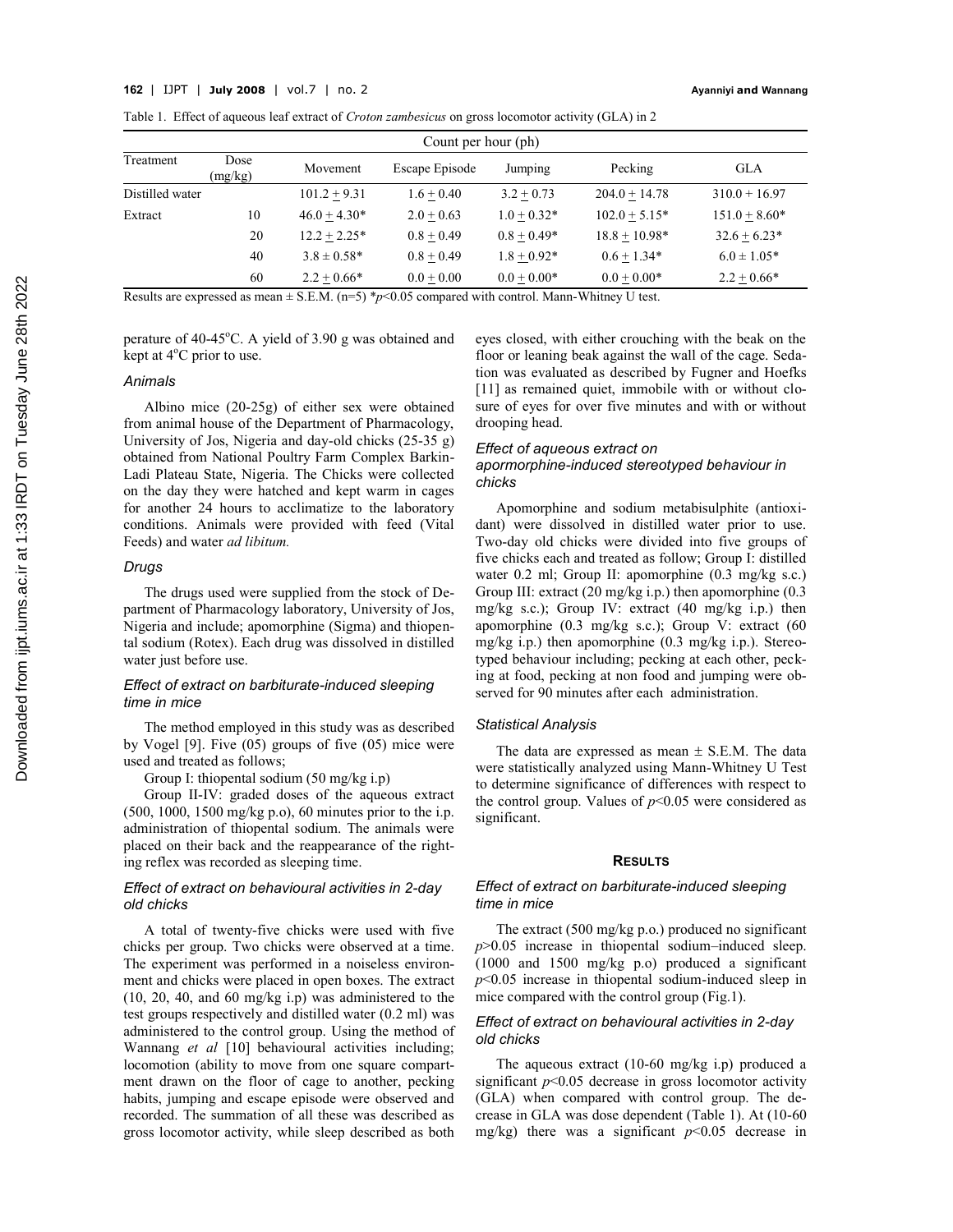#### **Neuropharmacological Profile of** *C. zambesicus* **in Laboratory Animals** ijpt.iums.ac.ir | **163**

| Count per hour (cph) |                       |                       |                   |                     |                 |  |  |  |  |
|----------------------|-----------------------|-----------------------|-------------------|---------------------|-----------------|--|--|--|--|
| Treatment            | Dose<br>(mg/kg)       | Pecking at each other | Pecking at food   | Pecking at non-food | Jumping         |  |  |  |  |
| Distilled water      |                       | $0.8 \pm 0.37$        | $184.0 \pm 17.56$ | $10.2 \pm 1.66$     | $3.2 \pm 0.58$  |  |  |  |  |
| Apomorphine          | 0.3                   | $117.6 + 3.76*$       | $50.0 + 3.85*$    | $202.0 + 15.62*$    | $11.6 \pm 1.29$ |  |  |  |  |
| $Extract+$           | 20 Apomorphine<br>0.3 | $106.6 + 4.23*$       | $50.2 + 4.21*$    | $206.4 + 6.82*$     | $12.8 + 1.91$   |  |  |  |  |
| $Extract+$           | 40 Apomorphine<br>03  | $116.6 + 6.65*$       | $24.0 + 1.14*$    | $182.8 + 14.83*$    | $10.8 + 1.56$   |  |  |  |  |
| $Extract +$          | 60 Apomorphine<br>0.3 | $110.8 + 6.72*$       | $23.2 + 1.85*$    | $206.8 + 3.74*$     | $11.0 + 2.00$   |  |  |  |  |

Table 2. Effect of extract on apormorphine-induced stereotyped behaviour in chicks

Results are expressed as mean  $\pm$  S.E.M. (n=5) \*p<0.05 compared with control. Mann-Whitney U test.

movement, pecking, escape episode, and jumping compared with control group. There was abolition of escape episode, jumping and pecking at (60 mg/kg). The extract (10-60 mg/kg i.p.) produced sedation (Fig. 3) and a significant *p*<0.05 decrease in onset and an increase in duration of sleep (Fig. 2).

#### *Effect of aqueous extract on*

## apormorphine-induced stereotyped behaviour in *chicks*

Apomorphine produced a significant  $p<0.05$  increase in pecking at each other, pecking at non-food and jumping compared with control group.

The extract (20-60 mg/kg s.c.) co-administered with

35 sleeping time (min) sleeping time (min) 30 25  $\overline{20}$ 15 10 5 0 A B C D Dose of extract (mg/kg)

Fig 1. Effect of *Croton zambesicus* Leaf Extract on Thiopental Sodium–Induced Sleep in Mice

(A) Control; (B) Extract (500 mg/kg); (C) Extract (1,000 mg/kg); (D) Extract (1,500 mg/kg)

Results are expressed as mean  $\pm$  S.E.M. (n=5)  $\approx p$  < 0.05 compared with control.. Mann-Whitney U test.

apomorphine produced no significant *p*>0.05 decrease in pecking at each other, pecking at non food and jumping. (40-60 mg/kg) of the extract produced a significant *p*<0.05 decrease in pecking at food (Table 2).

## **DISCUSSION**

The aqueous leaf of *Croton zambesicus* extract was assessed for neuropharmacological activity, and found to prolong the thiopental sodium– induced sleeping time in mice. A depressant effect of an extract on the CNS is indicated by a prolongation of the barbiturate-induced sleeping time [12]. At doses of (1000 and 1500 mg/kg i.p) there was a significant increase in sleeping time compared to the control, though this increase was not



Fig 2. Effect of *Croton zambesicus* Leaf Extract on Sedation in 2-Day Old Chicks

Onset Duration

(1) Control; (2) Extract (10 mg/kg); (3) Extract (20 mg/kg); (4) Extract (40 mg/kg); (5) Extract (60 mg/kg).

Results are expressed as mean ± S.E.M. (n=5) \**P*<0.05 compared with control. Mann-Whitney U test.



Fig 3. Effect of *Croton zambesicus* Leaf Extract on Sleep Duration

(1) Control; (2) Extract (10 mg/kg); (3) Extract (20 mg/kg); (4) Extract (40 mg/kg); (5) Extract (60 mg/kg).

Results are expressed as mean  $\pm$  S.E.M. (n=5) \**P*<0.05 compared with control. Mann-Whitney U test.